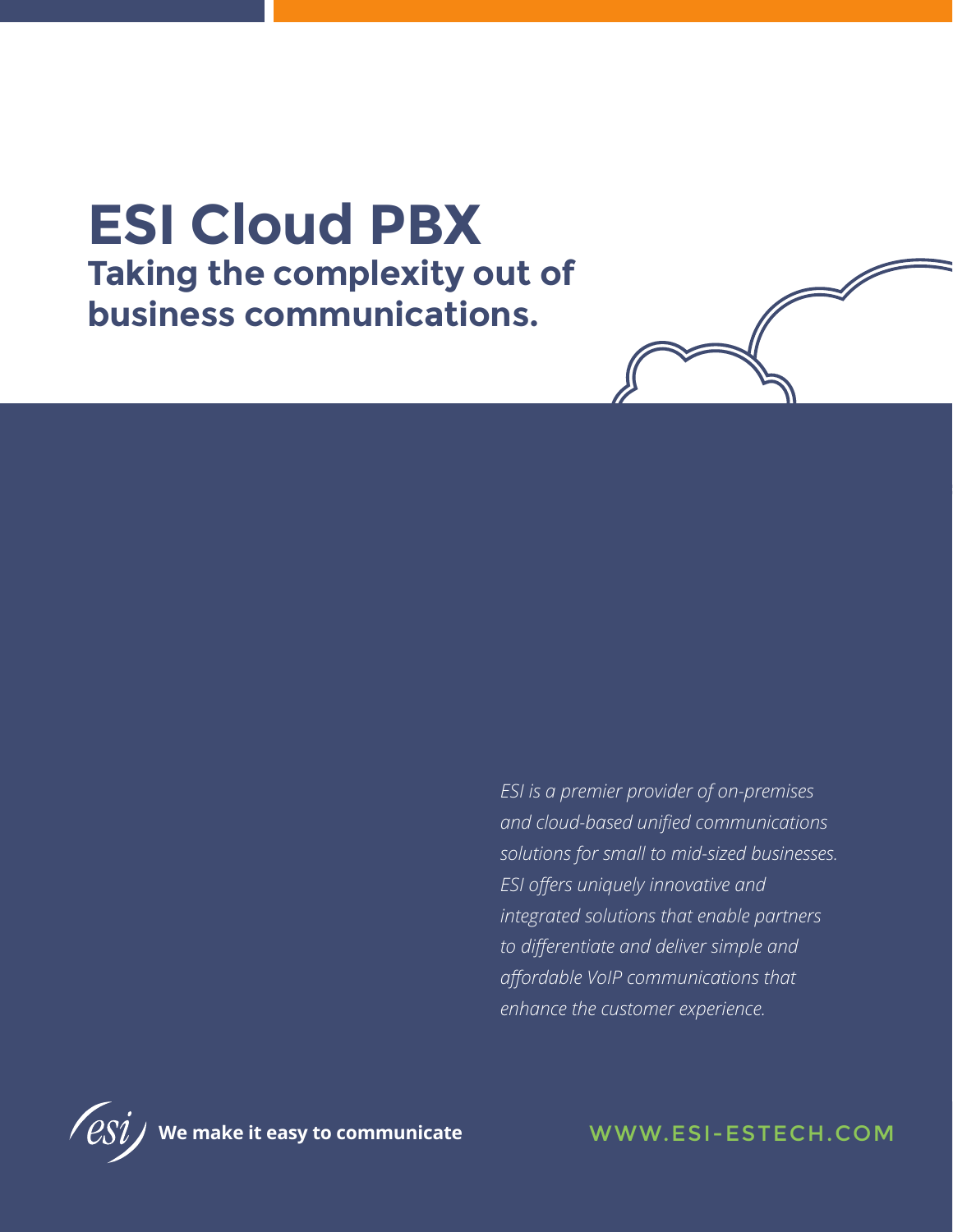### **ESI Cloud PBX features include:**

**Unified messaging**

# **Intelitouch integration**

**Programmable keys**

**SIP phone** is included for

**Call management** provides and more.

**Call recording** is available

**Audio conferencing** gives

## **Centralized Web administration** provides a

# **Visual contact directory**

**One-touch help** delivers

**Auto attendant** provides

**Advanced ACD** includes

**Unlimited local and longdistance calling** as well as

**Customization of voice prompts** and music-on-hold. **ESI Cloud Services** offers a complete end-to-end approach, allowing you to focus on your business while we focus on your communications. With capabilities that are simple to use and easily deployed, ESI Cloud Services takes the hassle out of managing your VoIP business phone system.

## **What makes ESI's solution unique?**

#### **Proven experience.**

ESI has been dedicated to designing and delivering high-performance business communications for small to mid-sized businesses for 27 years. We build our solutions with three distinct advantages in mind: they are **intuitive to use**, **fully integrated**, and **simple to manage**. ESI takes the complexity out of the phone service, making it easier to communicate in the office or on the go.

#### **Intelligent integration.**

**ESI Intelitouch**™ is the unique integration from the phone to the desktop interface that only ESI can provide, because we design and deliver both the desk phone and the phone service. While many providers offer full-featured phones and applications, they're often complicated to personalize and program; in addition, key presence features are not in sync, leaving a fragmented approach to user availability. No other provider offers this level of integration between the service and the phone.

#### **One-touch simple.**

ESI enables users to quickly and easily program keys on their ESI phones using the Web-based user dashboard. Users can set up specific keys for a simple one-touch experience; from speeddial keys to special contacts or actions, ESI allows you to personalize your phone for one-touch use.

#### **Enhanced customer experience.**

Many cloud providers are racing to add the newest feature into their offerings, complicating the phone solution while leaving out basic features you have grown to love. ESI focuses on bringing familiar business phone system features to the cloud — **without** the complexity. This delivers an intuitive solution that enables you to conduct business the way you want. Providing the ability to personalize call schedules, routing rules, and greetings, ESI makes communicating easy.

#### **Localized support to ensure your success.**

ESI takes a different approach to supporting our customers. We are dedicated to selling through local Resellers, offering a more tailored experience with a local connection for system support should an issue arise. A local Reseller can offer a personalized approach to support while helping you grow your business communications.

# **Why choose ESI for your cloud communications needs?**

ESI Cloud PBX blends the features of the ESI desk phone with our Web-based<sup>1</sup> application to give you real-time visibility into your business communications. The ESI solution includes integrated features such as one-touch call recordings, personalized call routing, multidevice management, visual voice mail, audio conferencing, and unlimited North American local and long-distance calling plans. ESI is the only provider that provides a fully integrated Web-based dashboard that works seamlessly with your phone, providing an unmatched customer experience.

ESI has always been, and continues to be, focused on providing solutions that are simple to manage, intuitive to use, and fully integrated — making the most of every feature. With our long history of designing and deploying communications solutions, we know what growing businesses expect from their communications systems.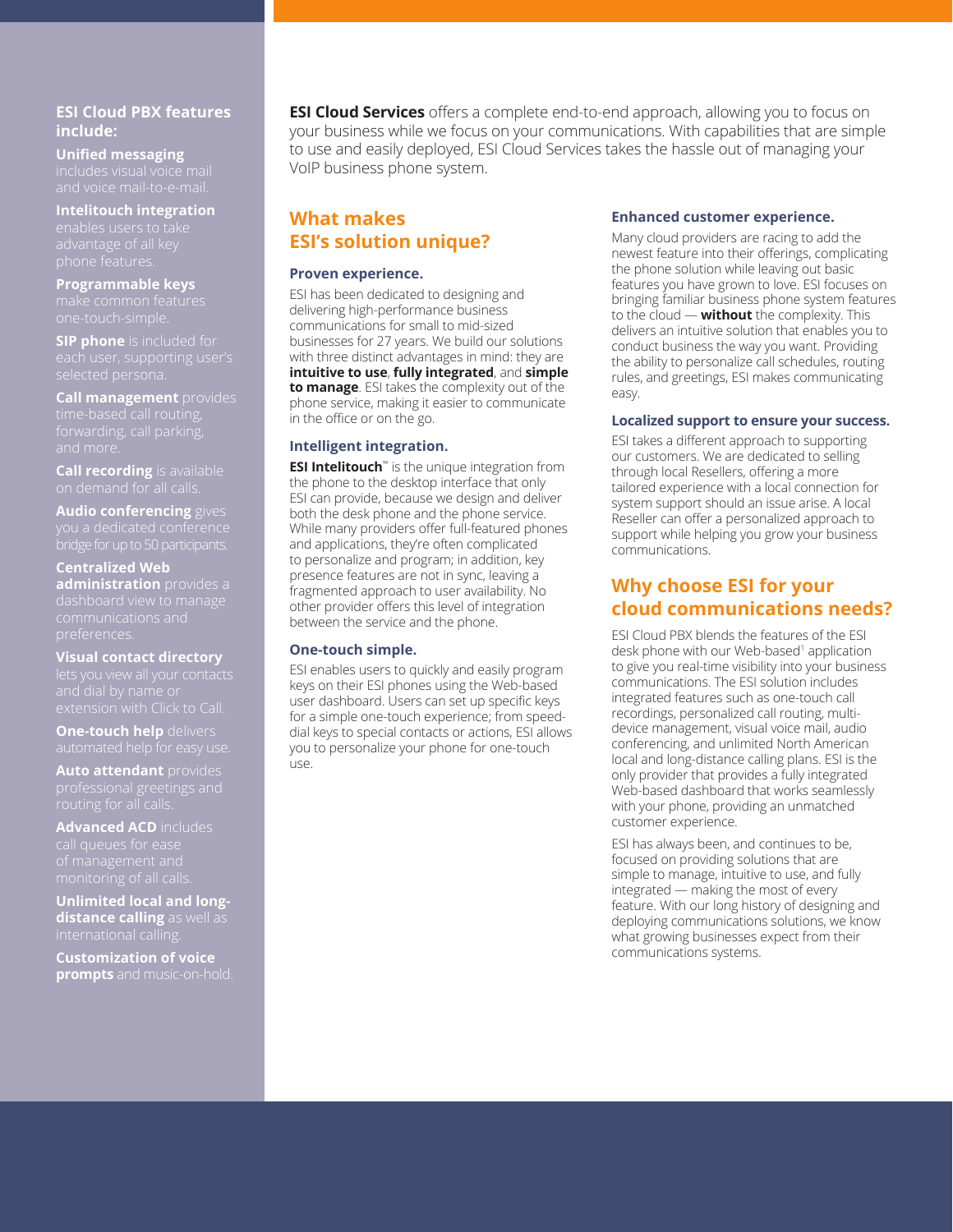



#### **Visual voice mail**

Easily view your voice mail messages on the user dashboard and make decisions on how best to respond to each caller.



#### **Contacts management**

View and manage your contacts. Easily import contacts from Google™ Contacts, Microsoft® *Outlook*®, and Apple® vCard.

#### **Personal conference bridge**

On-demand conference bridge with a dedicated number and customized greeting. Create, view, mute, and remove conference participants. Offers two hours of conferencing for up to 15 participants.



#### **Contacts presence**

View your co-workers' availability in the company **Contacts** list. Color-coded icons make it clear whether each person is available to take your call, in do-not-disturb mode, or offline altogether.



#### **Click-to-call**

One-touch simple. Click any number in the user dashboard to be connected instantly, or use the dashboard's virtual dialpad to dial manually.



#### **Automated help**

A legendary ESI feature our users can't live without, one-touch help offers an easy way to access an automated help menu so you can quickly get assistance.



#### **Customize phone feature codes**

Quickly program and personalize your ESI phone from the user dashboard. Your phone will provide intuitive display messages that prompt you for entries and guide you along the way. There's no need to deal with complicated "star codes."



#### **Support for multiple phones**

Use more than one phone in your building as tasks require, with the peace of mind of knowing your important calls will reach you, regardless of your location in your workplace. Manage up to three devices per extension.<sup>2</sup>



#### **Mobility using** *ESI Ditto*

Connect your mobile device to your office phone with our mobile application, *ESI Ditto*, available for iOS and Android smartphones and tablets. Never miss another call anywhere, anytime. Utilizes WiFi and mobile data for calls instead of cellular minutes.3